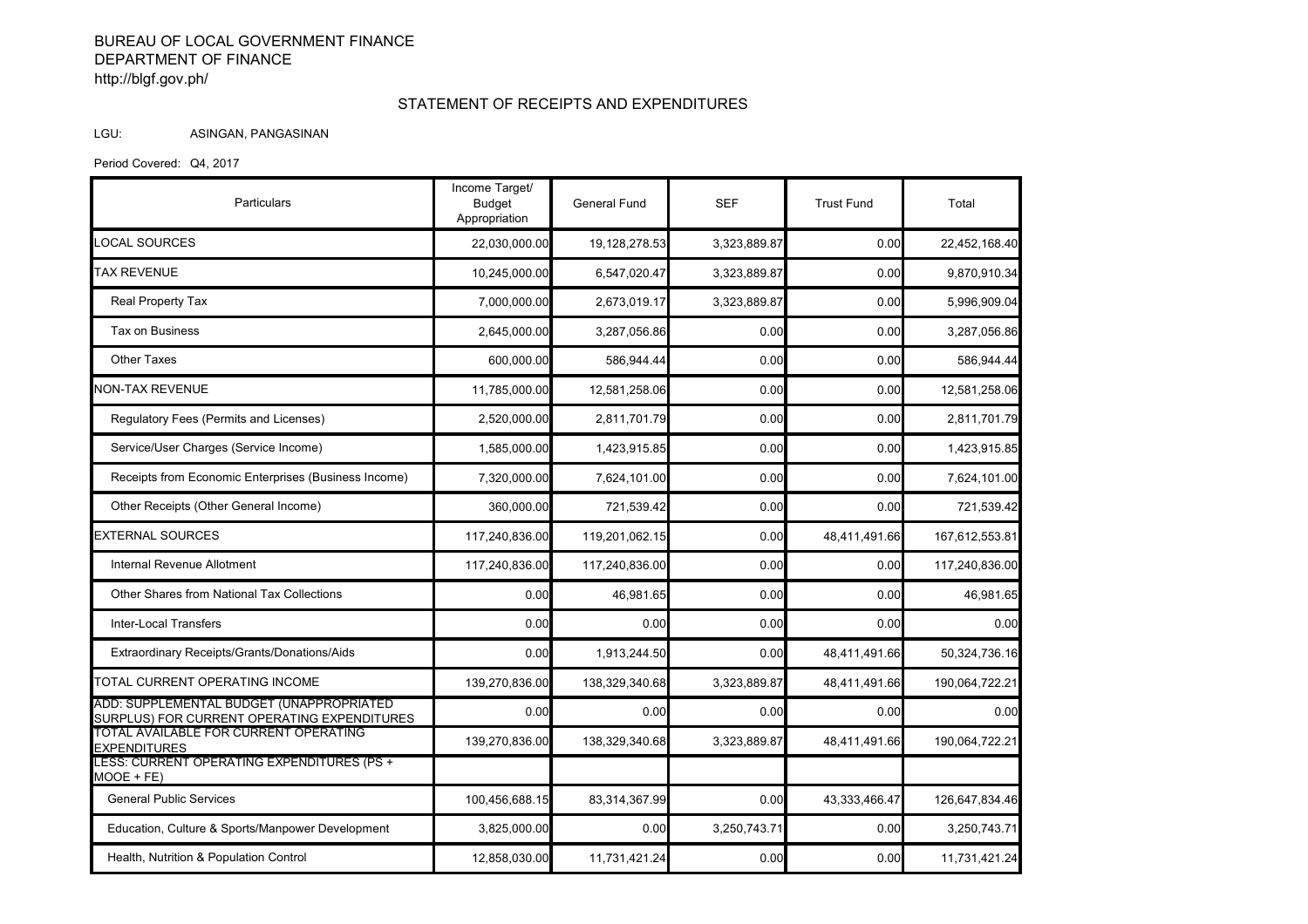| Labor and Employment                                                          | 0.00           | 0.00           | 0.00         | 0.00          | 0.00            |
|-------------------------------------------------------------------------------|----------------|----------------|--------------|---------------|-----------------|
| Housing and Community Development                                             | 0.00           | 0.00           | 0.00         | 0.00          | 0.00            |
| Social Services and Social Welfare                                            | 2,918,327.31   | 2,216,687.39   | 0.00         | 0.00          | 2,216,687.39    |
| <b>Economic Services</b>                                                      | 17,261,089.20  | 15,030,292.76  | 0.00         | 0.00          | 15,030,292.76   |
| Debt Service (FE) (Interest Expense & Other Charges)                          | 0.00           | 0.00           | 0.00         | 0.00          | 0.00            |
| TOTAL CURRENT OPERATING EXPENDITURES                                          | 137,319,134.66 | 112,292,769.38 | 3,250,743.71 | 43,333,466.47 | 158,876,979.56  |
| NET OPERATING INCOME/(LOSS) FROM CURRENT<br><b>OPERATIONS</b>                 | 1,951,701.34   | 26,036,571.30  | 73,146.16    | 5,078,025.19  | 31, 187, 742.65 |
| ADD: NON-INCOME RECEIPTS                                                      |                |                |              |               |                 |
| CAPITAL/INVESTMENT RECEIPTS                                                   | 0.00           | 0.00           | 0.00         | 0.00          | 0.00            |
| Proceeds from Sale of Assets                                                  | 0.00           | 0.00           | 0.00         | 0.00          | 0.00            |
| Proceeds from Sale of Debt Securities of Other Entities                       | 0.00           | 0.00           | 0.00         | 0.00          | 0.00            |
| <b>Collection of Loans Receivables</b>                                        | 0.00           | 0.00           | 0.00         | 0.00          | 0.00            |
| RECEIPTS FROM LOANS AND BORROWINGS                                            | 0.00           | 0.00           | 0.00         | 0.00          | 0.00            |
| Acquisition of Loans                                                          | 0.00           | 0.00           | 0.00         | 0.00          | 0.00            |
| <b>Issuance of Bonds</b>                                                      | 0.00           | 0.00           | 0.00         | 0.00          | 0.00            |
| OTHER NON-INCOME RECEIPTS                                                     | 0.00           | 0.00           | 0.00         | 0.00          | 0.00            |
| TOTAL NON-INCOME RECEIPTS                                                     | 0.00           | 0.00           | 0.00         | 0.00          | 0.00            |
| ADD: SUPPLEMENTAL BUDGET FOR CAPITAL OUTLAY                                   | 0.00           | 0.00           | 0.00         | 0.00          | 0.00            |
| TOTAL AMOUNT AVAILABLE FOR CAPITAL<br><b>EXPENDITURES</b>                     | 0.00           | 0.00           | 0.00         | 0.00          | 0.00            |
| LESS: NON-OPERATING EXPENDITURES                                              |                |                |              |               |                 |
| CAPITAL/INVESTMENT EXPENDITURES                                               | 7,622,000.00   | 6,284,288.66   | 543,825.00   | 3,099,157.86  | 9,927,271.52    |
| Purchase/Construct of Property Plant and Equipment<br>(Assets/Capital Outlay) | 7,622,000.00   | 6,284,288.66   | 543,825.00   | 3,099,157.86  | 9,927,271.52    |
| Purchase of Debt Securities of Other Entities (Investment<br>Outlay)          | 0.00           | 0.00           | 0.00         | 0.00          | 0.00            |
| Grant/Make Loan to Other Entities (Investment Outlay)                         | 0.00           | 0.00           | 0.00         | 0.00          | 0.00            |
| <b>DEBT SERVICE (Principal Cost)</b>                                          | 0.00           | 0.00           | 0.00         | 0.00          | 0.00            |
| Payment of Loan Amortization                                                  | 0.00           | 0.00           | 0.00         | 0.00          | 0.00            |
| Retirement/Redemption of Bonds/Debt Securities                                | 0.00           | 0.00           | 0.00         | 0.00          | 0.00            |
| OTHER NON-OPERATING EXPENDITURES                                              | 0.00           | 0.00           | 0.00         | 0.00          | 0.00            |
| TOTAL NON-OPERATING EXPENDITURES                                              | 7,622,000.00   | 6,284,288.66   | 543,825.00   | 3,099,157.86  | 9,927,271.52    |